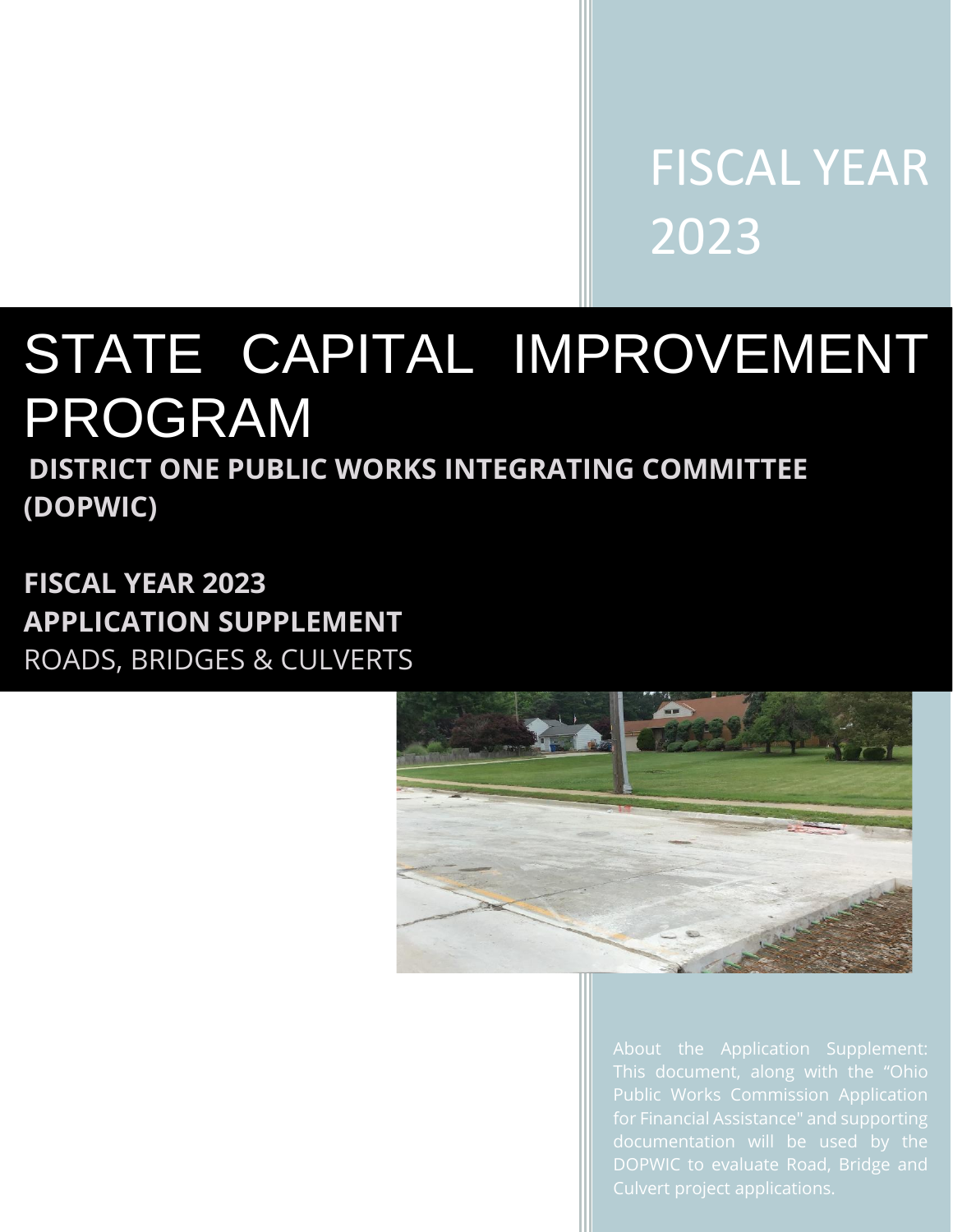### **PRIMARY INFRASTRUCTURE PROJECT**

If there are coordinated infrastructure components to the project, such as a replacement of the sanitary and storm sewers that will also require a road rehabilitation, determine the primary infrastructure component based on why the project is being completed.

**\*Note:** This criteria should not be confused with *Project Type* identified in the OPWC application, which is based on highest financial component.

#### **Indicate the Primary Infrastructure Project (Check Only One):**

| <b>PRIMARY INFRASTRUCTURE</b><br><b>PROJECT</b> |  |  |
|-------------------------------------------------|--|--|
| <b>BRIDGE</b>                                   |  |  |
| <b>CULVERT</b>                                  |  |  |
| <b>ROAD</b>                                     |  |  |

#### **Indicate any additional infrastructure components to be repaired (Check all that apply)**

| <b>SECONDARY INFRASTRUCTURE</b><br><b>COMPONENTS</b> |  |
|------------------------------------------------------|--|
| <b>BRIDGE</b>                                        |  |
| <b>CULVERT</b>                                       |  |
| <b>ROAD</b>                                          |  |
| <b>WATER SUPPLY</b>                                  |  |
| <b>WASTEWATER</b>                                    |  |
| <b>STORMWATER</b>                                    |  |

Provide a brief description of the work for secondary infrastructure components.

**Applicants must submit one (1) DOPWIC Application Supplement based on the Primary Infrastructure Project.**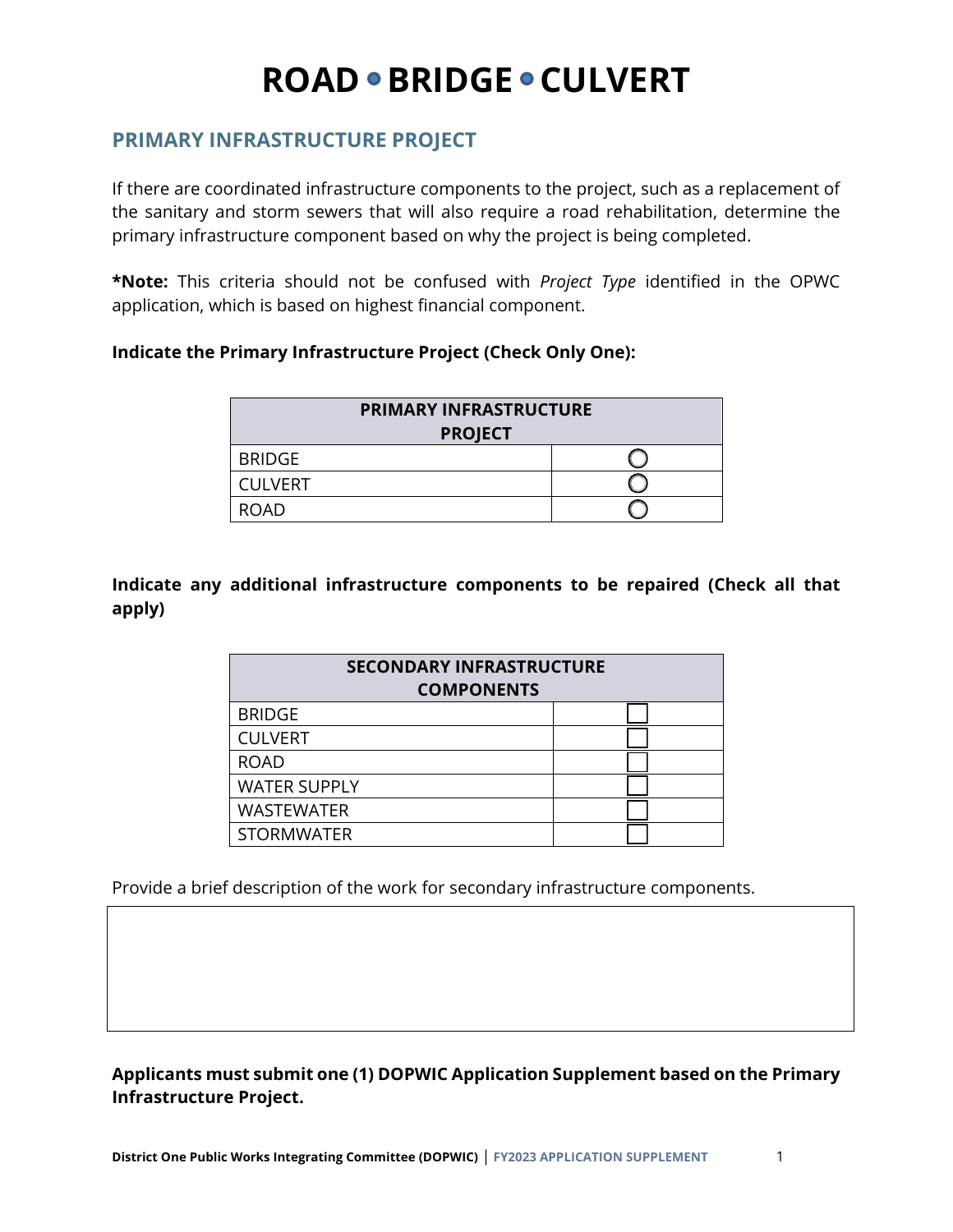### **PROJECT DESCRIPTION**

**Project Name**: \_\_\_\_\_\_\_\_\_\_\_\_\_\_\_\_\_\_\_\_\_\_\_\_\_\_\_\_\_\_\_\_\_\_\_\_\_\_\_\_\_\_\_\_\_\_\_\_\_\_\_\_\_\_\_\_\_\_\_\_\_\_\_\_\_\_\_\_\_\_\_\_\_

**Project Location(s) and Limits:** 

| <b>ROAD SEGMENT OR ADDRESS</b> | <b>FROM</b> | <b>TO</b> |
|--------------------------------|-------------|-----------|
|                                |             |           |
|                                |             |           |
|                                |             |           |
|                                |             |           |
|                                |             |           |
|                                |             |           |
|                                |             |           |
|                                |             |           |
|                                |             |           |
|                                |             |           |

If there are additional locations, please add another page with locations and limits.

For Multi-Jurisdictional Projects, in which more than one subdivision will receive SCIP/LTIP funds, list the municipalities participating in the project and the percentage of the project by cost.

| <b>MUNCIPALITY</b> | <b>PERCENTAGE OF</b><br><b>PROJECT</b> |
|--------------------|----------------------------------------|
|                    |                                        |
|                    |                                        |
|                    |                                        |
|                    |                                        |

Applicants must provide a cooperative agreement or letter of intent from the collaborating subdivisions that the required cooperative agreements indicating a subdivision's financial participation will be submitted by June 1, 2022.

See the OPWC website at **[https://www.pwc.ohio.gov/Programs/Infrastructure-](https://www.pwc.ohio.gov/Programs/Infrastructure-Programs/Infrastructure-Application)[Programs/Infrastructure-Application](https://www.pwc.ohio.gov/Programs/Infrastructure-Programs/Infrastructure-Application)** for the link to the template for cooperative agreements.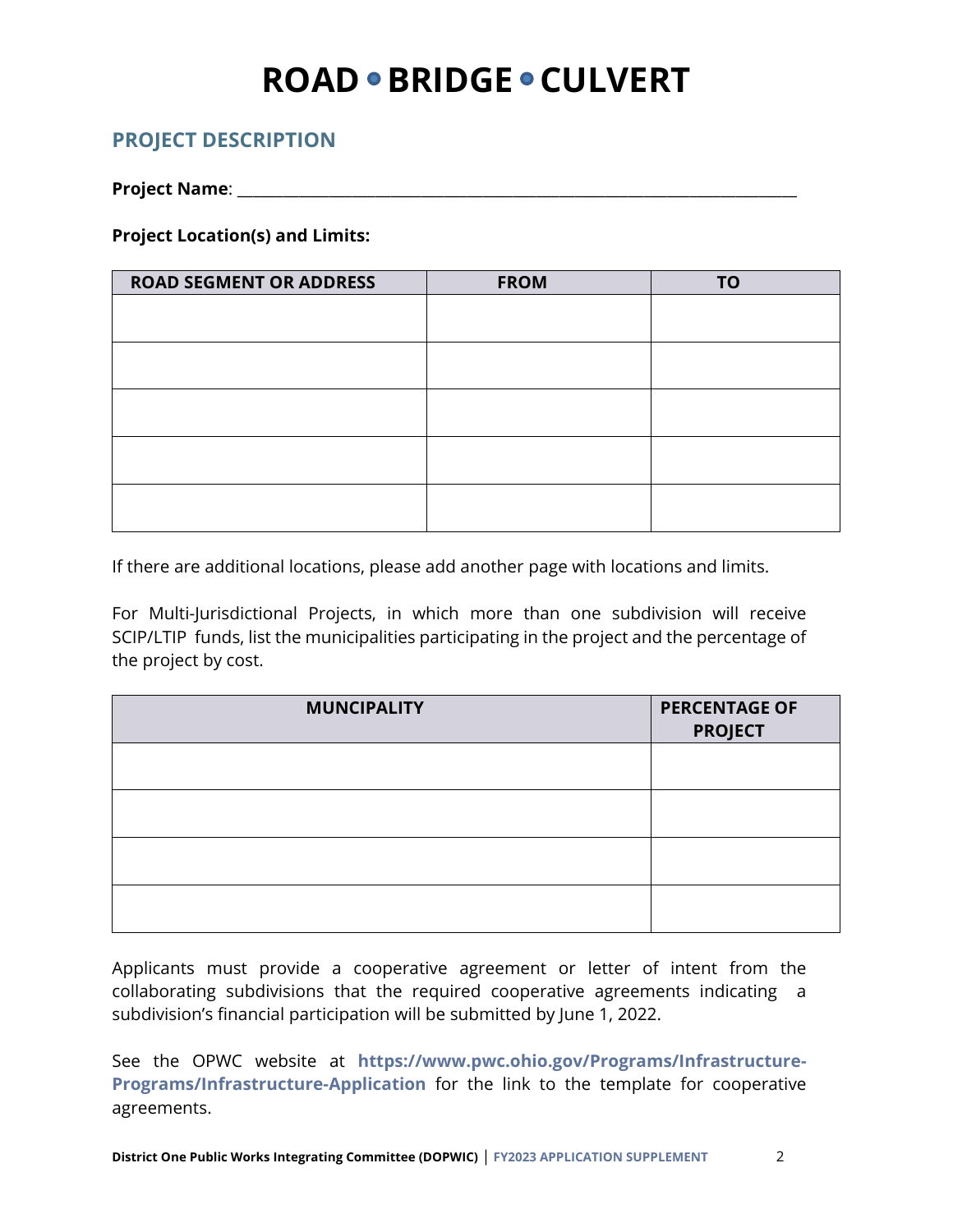**Existing Condition:** Describe the existing infrastructure that is proposed to be modified and the reason the infrastructure requires changes

**Proposed Changes:** Explain changes in terms of the amount of right-of-way, the number or width of lanes, traffic control devices, street lighting, type or size of drainage, type or size of potable water services, type or size of sanitary sewer service. Describe how the proposed infrastructure changes will eliminate the problems caused by the existing infrastructure.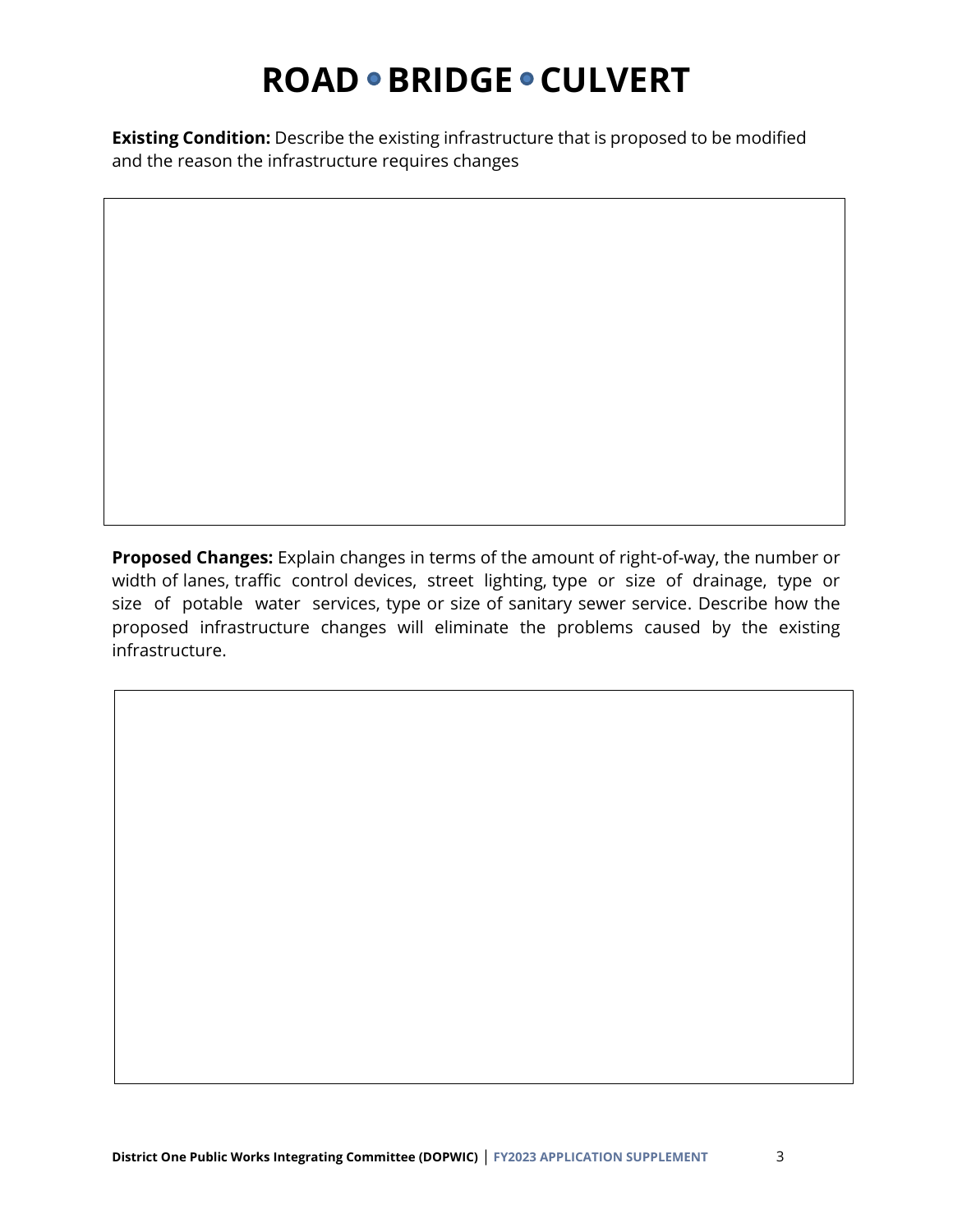#### **Engineer's Plan Status Certification**

Project Name:

|   | Item                                   | Necessary<br>for project? | <b>Status</b> | Completion<br>Date |
|---|----------------------------------------|---------------------------|---------------|--------------------|
|   | Met Completion dates for Items $A - C$ |                           |               |                    |
| A | Surveying                              | N/A<br>Y                  |               |                    |
| B | R/W Acquisition Identified             | Υ<br>N/A<br>()            |               |                    |
| C | <b>Preliminary Design</b>              | N/A<br>Υ                  |               |                    |
|   | Met Completion dates for Items A - H   |                           |               |                    |
| D | <b>Final Construction Plans</b>        | N/A<br>Y                  |               |                    |
| E | Permit to Install Issued               | N/A<br>Υ                  |               |                    |
| F | <b>NPDES Issued</b>                    | Υ<br>N/A                  |               |                    |
| G | <b>Other Permits Issued</b>            | N/A<br>Υ                  |               |                    |
| H | Executed Right of<br>Way Option or     | N/A<br>Υ                  |               |                    |

I hereby certify that the information above is true and correct to the best of my knowledge and belief.

Engineer's Printed Name

Engineer's Signature

**Date** 

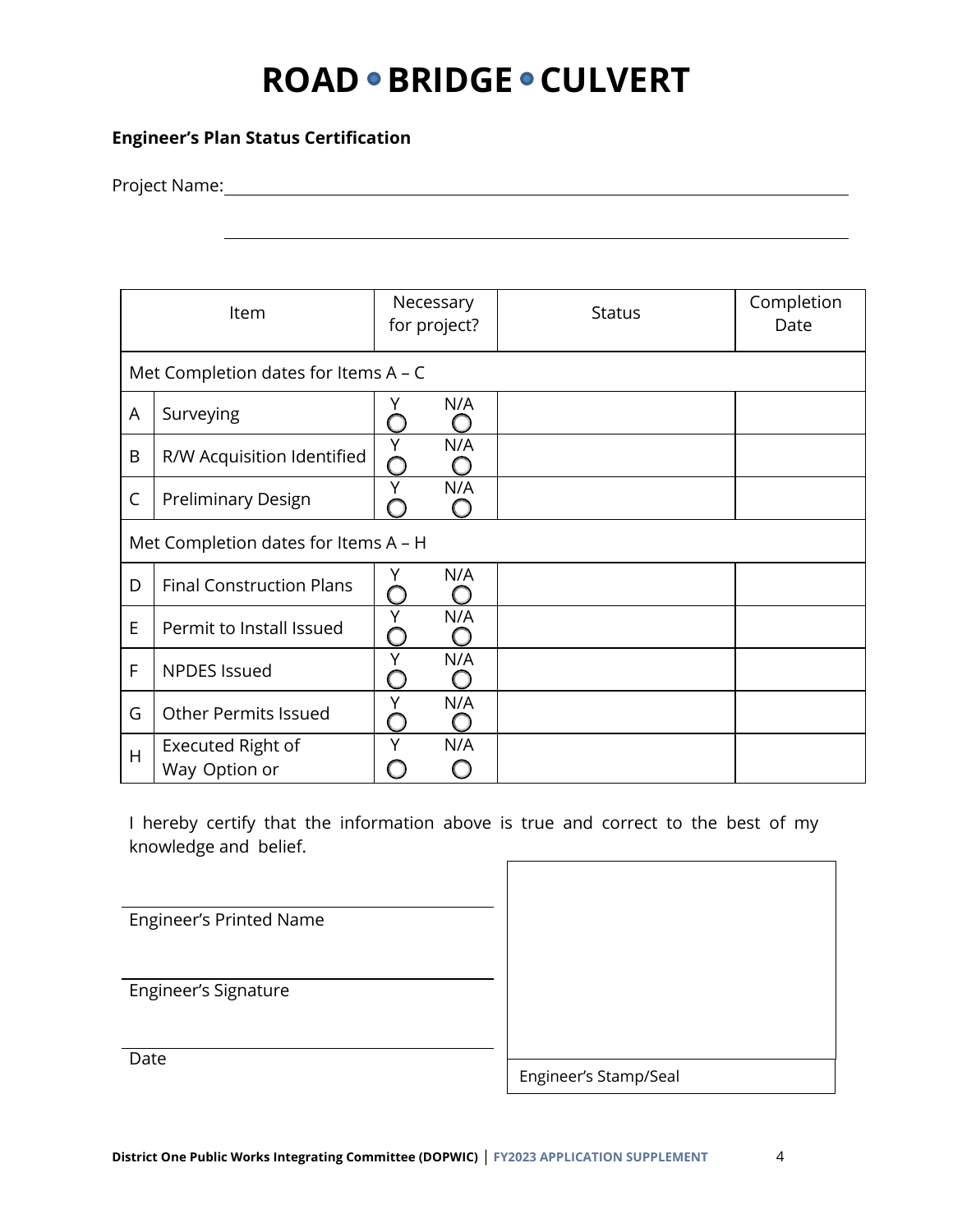#### **Two-Year Maintenance of Effort**

Applicants must submit a history of investment on road and bridge projects that provides the last two years maintenance of effort.

| <b>Project Name/Description</b> | <b>Funding Codes(s) Status</b> | (A) Active                  | <b>Total Cost</b> | <b>Two Year Effort</b> |    |
|---------------------------------|--------------------------------|-----------------------------|-------------------|------------------------|----|
|                                 |                                | (P) Pending<br>(C) Complete |                   | Yr                     | Yr |
|                                 |                                |                             |                   |                        |    |
|                                 |                                |                             |                   |                        |    |
|                                 |                                |                             |                   |                        |    |
|                                 |                                |                             |                   |                        |    |
|                                 |                                |                             |                   |                        |    |
|                                 |                                |                             |                   |                        |    |
|                                 |                                |                             |                   |                        |    |
|                                 |                                |                             |                   |                        |    |
|                                 |                                |                             |                   |                        |    |
|                                 |                                |                             |                   |                        |    |
|                                 |                                |                             |                   |                        |    |
|                                 |                                |                             |                   |                        |    |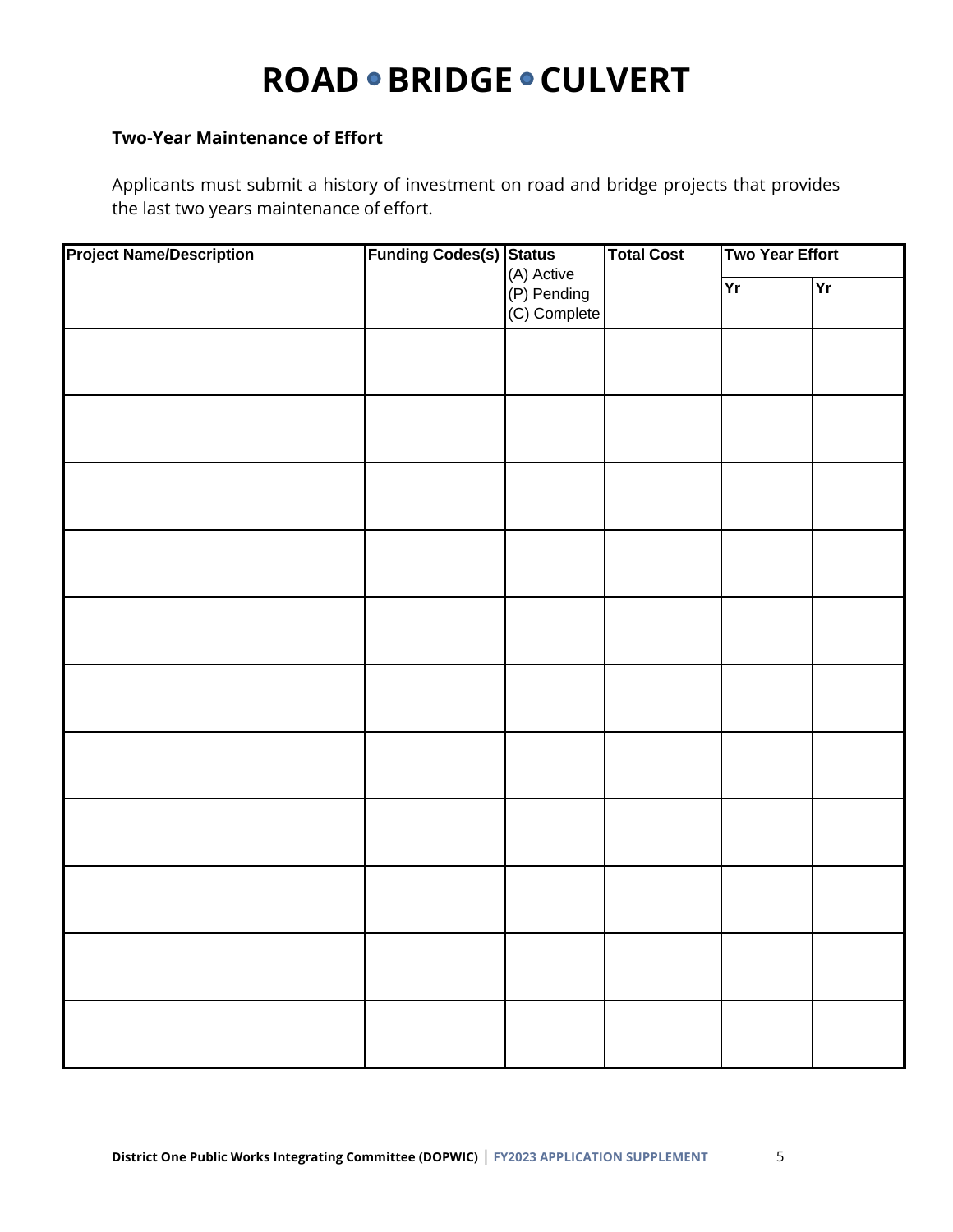#### **USERS –** *MAXIMUM 10 POINTS*

What is the impact on the households, businesses, and/or the environment? Refer to Application Supplement Instructions: Users, on page 12, in the FY 2023 Applicant Manual for more Information.

| <b>NUMBER OF DIRECT USERS</b> |            |                             |                     |
|-------------------------------|------------|-----------------------------|---------------------|
| <b>COMPONENT(S)</b>           | <b>ADT</b> | <b>COUNT</b><br><b>YEAR</b> | <b>COUNT SOURCE</b> |
|                               |            |                             |                     |
|                               |            |                             |                     |
|                               |            |                             |                     |
|                               |            |                             |                     |
|                               |            |                             |                     |

### **INFRASTRUCTURE AGE –** *MAXIMUM 17 POINTS*

Depending on the infrastructure and related life expectancy, points will be determined for the Primary Infrastructure Project based on the year of original construction year or the last major improvement. Refer to Infrastructure Age, on page 13, of the FY 2023 Applicant Manual for more information.

| <b>COMPONENT(S)</b> | <b>YEAR</b><br><b>BUILT</b> | YEAR LAST MAJOR<br><b>IMPROVEMENT</b> | <b>TYPE OF</b><br><b>IMPROVEMENT</b> |
|---------------------|-----------------------------|---------------------------------------|--------------------------------------|
|                     |                             |                                       |                                      |
|                     |                             |                                       |                                      |
|                     |                             |                                       |                                      |
|                     |                             |                                       |                                      |
|                     |                             |                                       |                                      |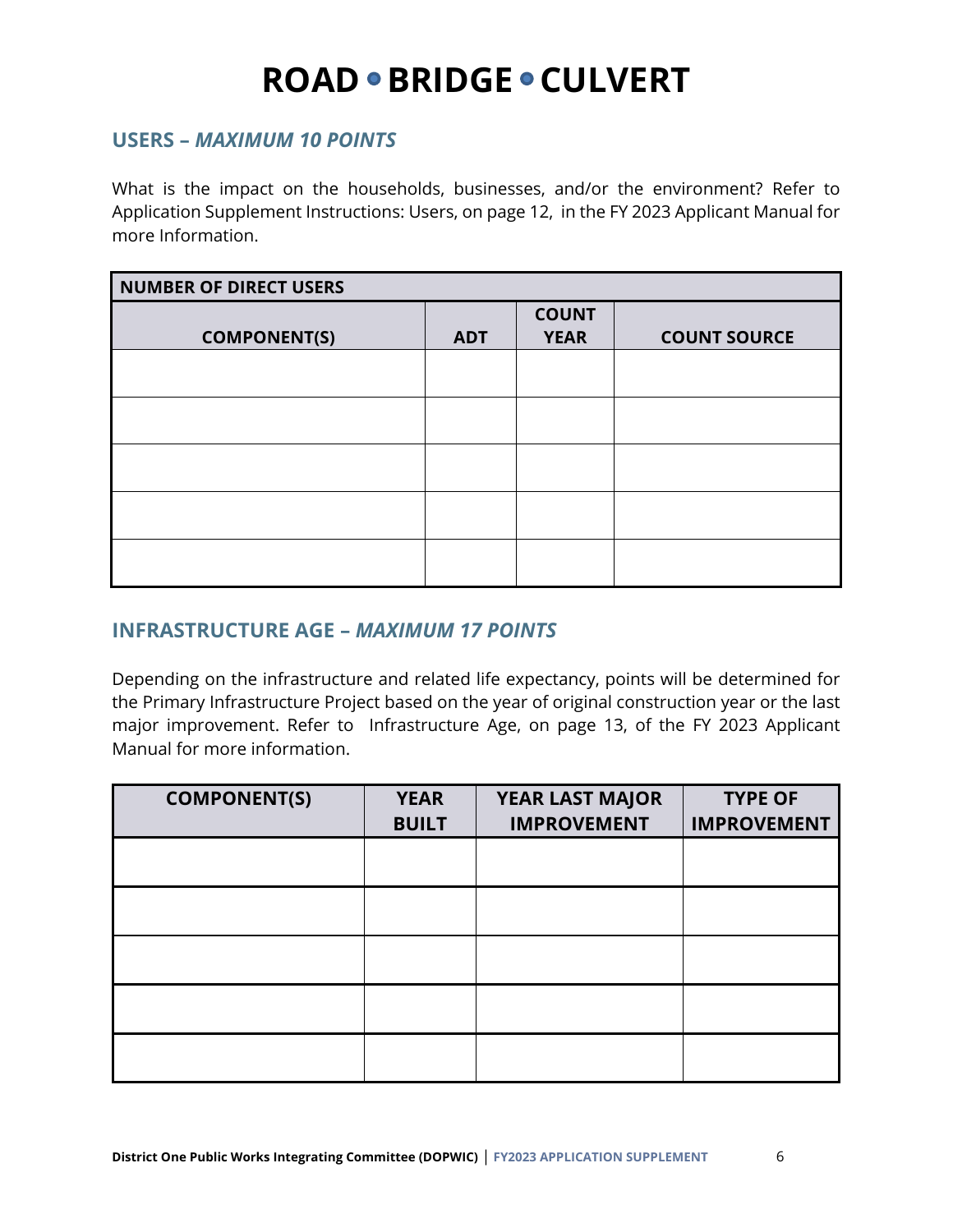### **INFRASTRUCTURE CONDITION –** *MAXIMUM 45 POINTS*

The condition is based on the amount of deterioration that is documented by the applicant, field verified by the staff, and only in the defined project limits. See Infrastructure Condition, on page 14, in the FY 2023 Applicant Manual for more Information.

| THE STRUCTURE.             | CHECK THE BOX THAT MOST ACCURATELY REFLECTS THE CURRENT CONDITION OF                                                                                                       |
|----------------------------|----------------------------------------------------------------------------------------------------------------------------------------------------------------------------|
| Closed Or<br>Not Operating | The condition is unusable, dangerous and unsafe. The primary<br>components have failed.                                                                                    |
| Imminent<br>Failure        | The infrastructure is functioning at seriously diminished capacity and<br>imminent failure is anticipated. Major repair or replacement is<br>needed to maintain integrity. |
| Critical                   | The infrastructure is functioning at diminished capacity. Repair or<br>replacement is needed to maintain integrity.                                                        |
| Poor                       | Partial reconstruction/extensive rehabilitation is needed to maintain<br>integrity.                                                                                        |
| Fair                       | Minor deficiencies exist requiring repair to continue to function as<br>originally intended                                                                                |
| Good                       | Routine maintenance and periodic repairs required to maintain<br>integrity.                                                                                                |
| <b>New</b>                 | The condition is new, or requires no repair. Or, no supporting<br>documentation has been submitted.                                                                        |

**Condition Rating:** Provide field verified and documented conditions as indicated. See page 15 in the Applicant Manual for eligible documentation.

| PRIMARY INFRASTRUCTURE<br><b>COMPONENTS</b> | <b>CONDITION</b><br><b>DOCUMENTS</b> | <b>RATING</b> | <b>SOURCE</b> |
|---------------------------------------------|--------------------------------------|---------------|---------------|
|                                             |                                      |               |               |
|                                             |                                      |               |               |
|                                             |                                      |               |               |
|                                             |                                      |               |               |
|                                             |                                      |               |               |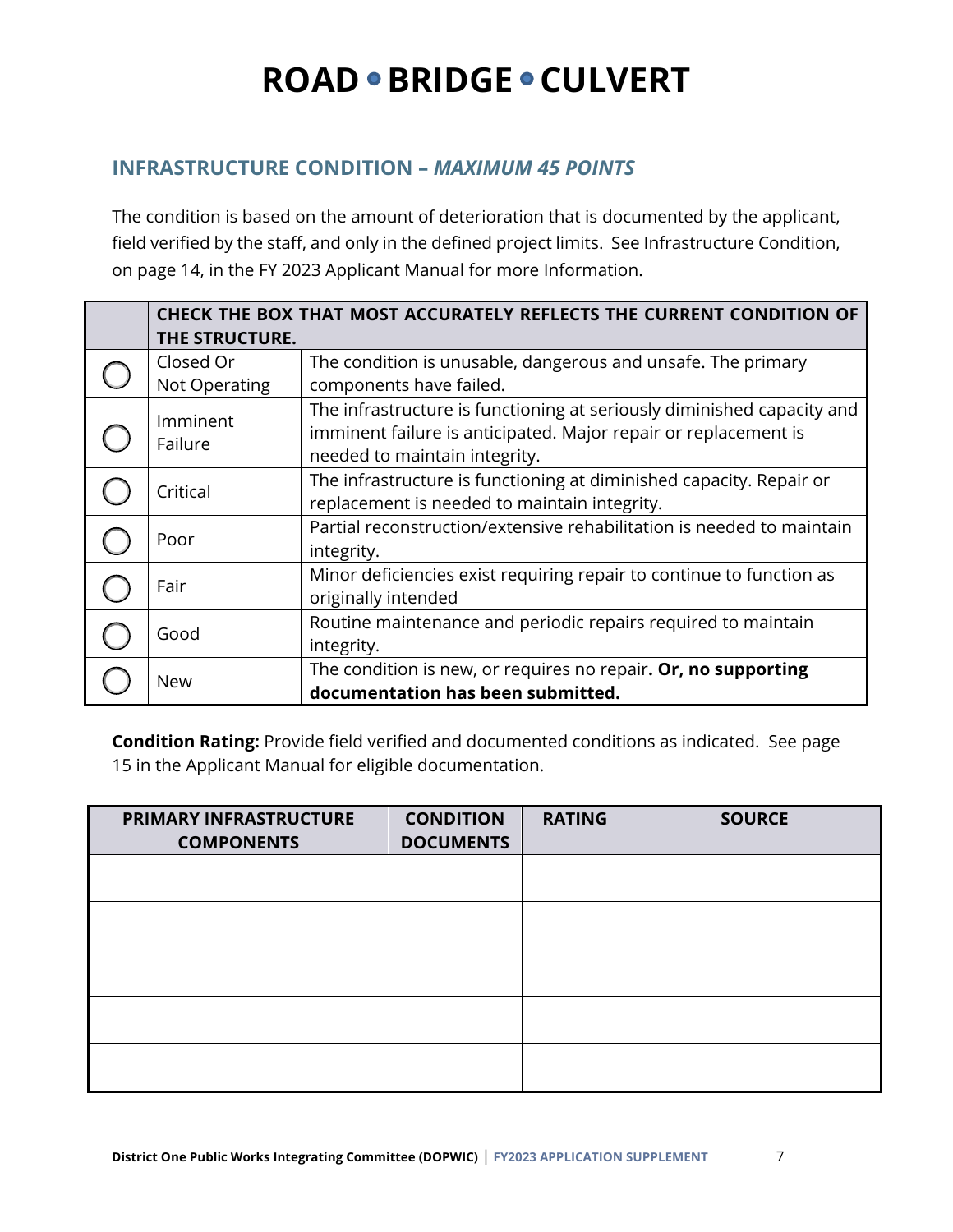#### **1. Describe the Structural Deficiency**

#### **HEALTH AND SAFETY –** *MAXIMUM 55 POINTS*

If the infrastructure is believed to cause an unsafe or unhealthy situation, it is necessary to describe the settings. Stating that the situation is unsafe or unhealthy without offering any supporting evidence or rationale is not sufficient.

What is the health and safety situation that is being caused by the current infrastructure? Describe the frequency and magnitude of the problem. Refer to Application Supplement Instructions: Health and Safety, on page 15, in the FY 2023 Applicant Manual for more Information.

For Roads, Bridges, and Culverts, provide information and supporting documentation of the presence of a sharp curve, poor sight distance, structure closure, minimum requirements, and Level of Service (LOS).

For crashes, specific information is required to demonstrate the health and safety considerations and to provide information that crashes will be reduced by the proposed project. Please include crash rates specific to the road segement. Refer to Application Supplement Instructions: Health and Safety, on page 15, for more information.

#### **The health and/or safety situation and its frequency and/or magnitude:**

Describe the health and safety situation that is being caused by the current infrastructure. Summarize the frequency and magnitude of the problem(s) on the following pages.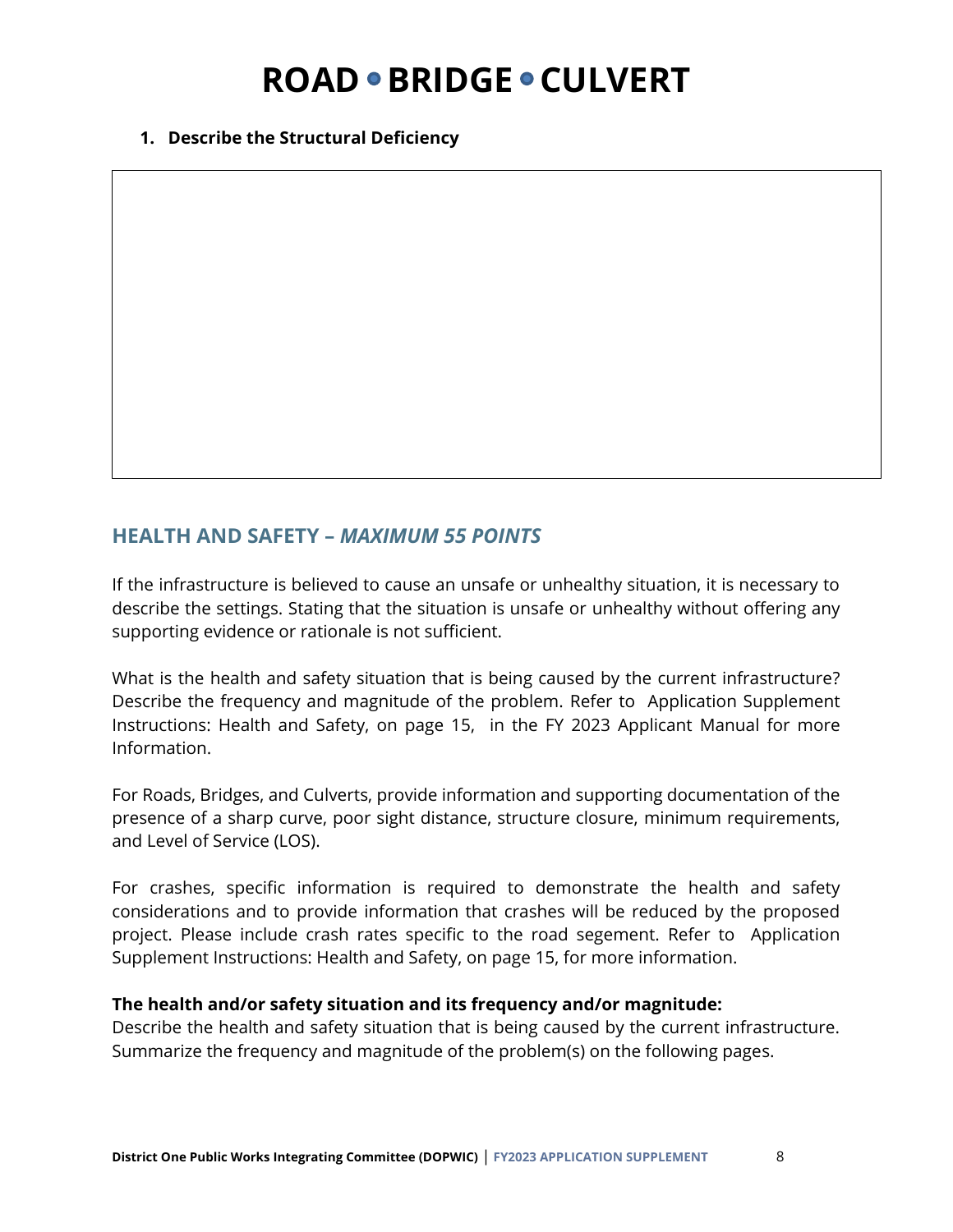#### **CHECK THE BOX THAT MOST ACCURATELY REFLECTS THE FREQUENCY AND MAGNITUDE OF THE HEALTH AND SAFETY SITUATION.**

| Continuous<br>with Severe<br>Factors   | Ongoing documented health and safety problems with<br>multiple critical factors, or the nature of the problem warrants<br>additional consideration and the the project will greatly reduce<br>or eliminate the health and safety risks.                                          |
|----------------------------------------|----------------------------------------------------------------------------------------------------------------------------------------------------------------------------------------------------------------------------------------------------------------------------------|
| Continuous                             | Ongoing documented health and safety problems, and the<br>project will greatly reduce or eliminate the health and<br>safety risks.                                                                                                                                               |
| Intermittent<br>with Severe<br>Factors | Intermittent documented health and safety problems with<br>critical factors, or the nature of the problem warrants<br>additional consideration, and/or the project will improve the<br>infrastructure condition but does not reduce or eliminate the<br>health and safety risks. |
| Intermittent                           | Intermittent documented health and safety problems, and/or<br>the project will improve the infrastructure condition but does<br>not reduce or eliminate the health and safety risks.                                                                                             |
| Minor/Potential<br>Problem             | Minimal or insignificant documentation provided or the project<br>has been submitted to avoid a potential problem.                                                                                                                                                               |
| Preventitive<br><b>Measures</b>        | Insufficient documentation provided or the project has been<br>submitted to avoid a potential problem                                                                                                                                                                            |
|                                        | Application does not indicate a health or Safety problem                                                                                                                                                                                                                         |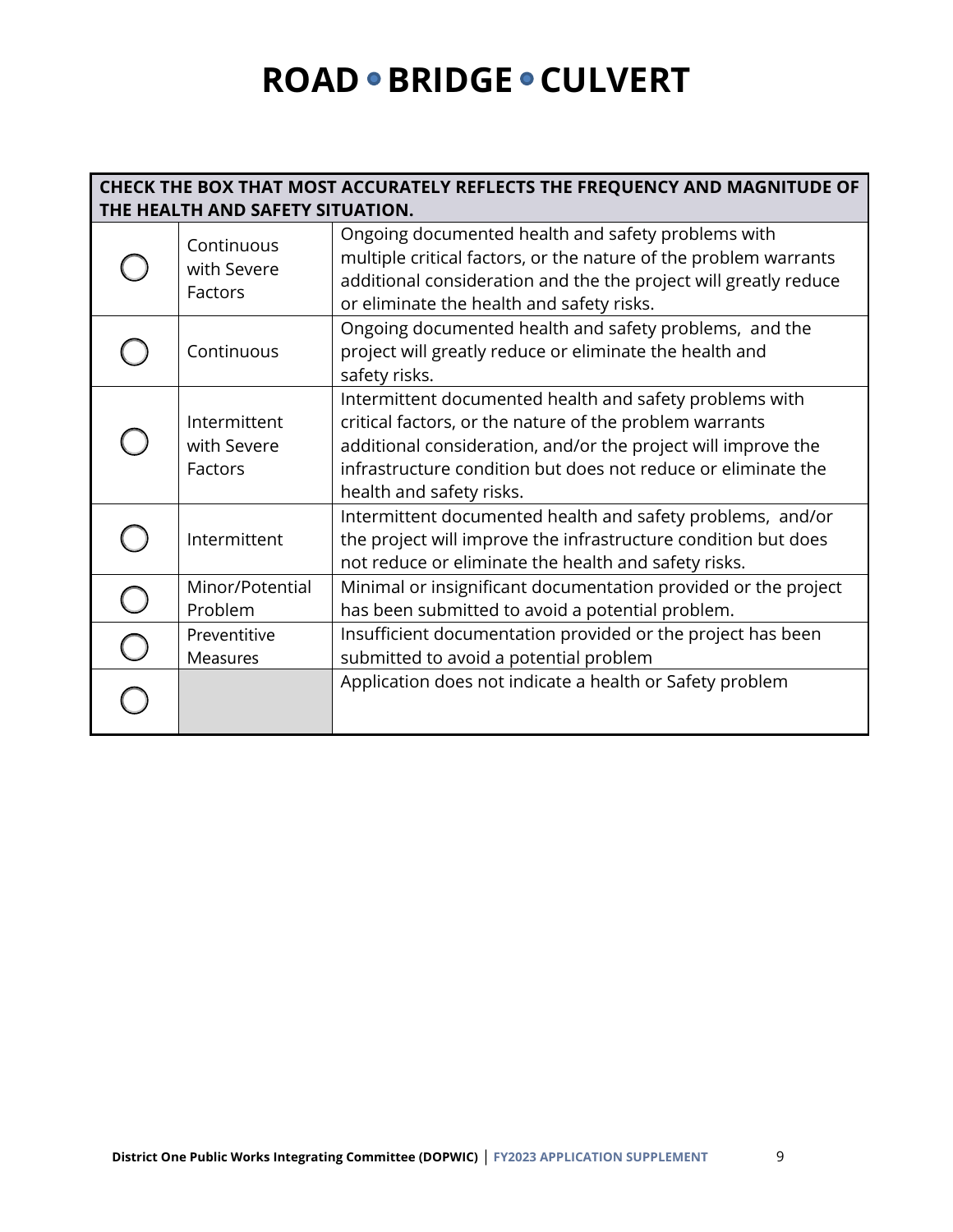| INDICATE AND BRIEFLY DESCRIBE THE HEALTH AND SAFETY DEFICIENCIES OF THE PROJECT. CHECK<br>ALL THAT APPLY. |
|-----------------------------------------------------------------------------------------------------------|
| Crashes - Provide crash rates as described on page 17 of the Application Manual                           |
| Lane Closures                                                                                             |
| Levels of Service                                                                                         |
| Load Ratings                                                                                              |
| <b>Operating Conditions</b>                                                                               |
| <b>Surface Conditions</b>                                                                                 |
| Design Conditions - Capacity and/or Alignment Issues                                                      |
| <b>Access Problems</b>                                                                                    |
| Other                                                                                                     |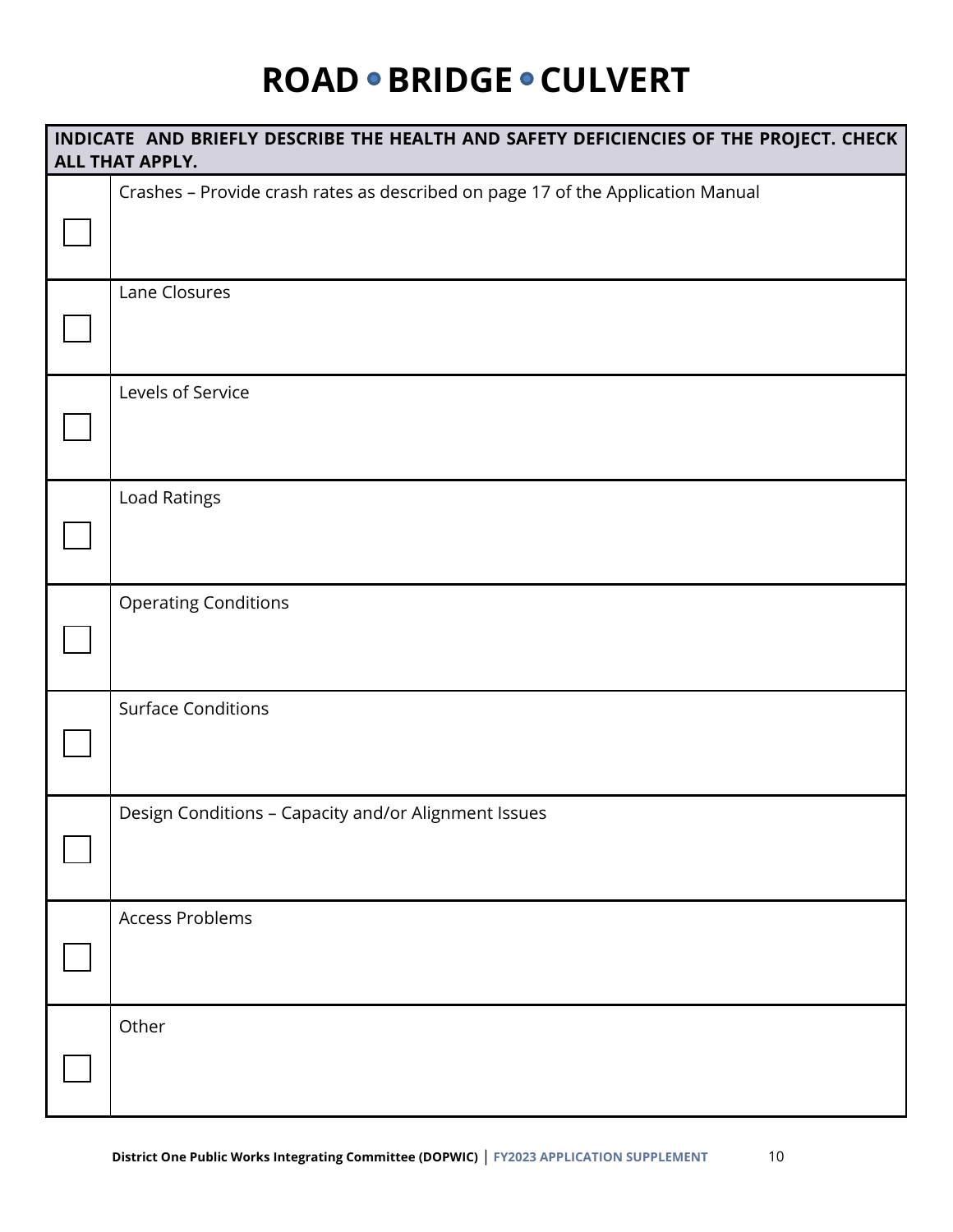**1. Describe the Health and Safety Deficiencies and provide information that the health and safety issue will be reduced by the proposed project:**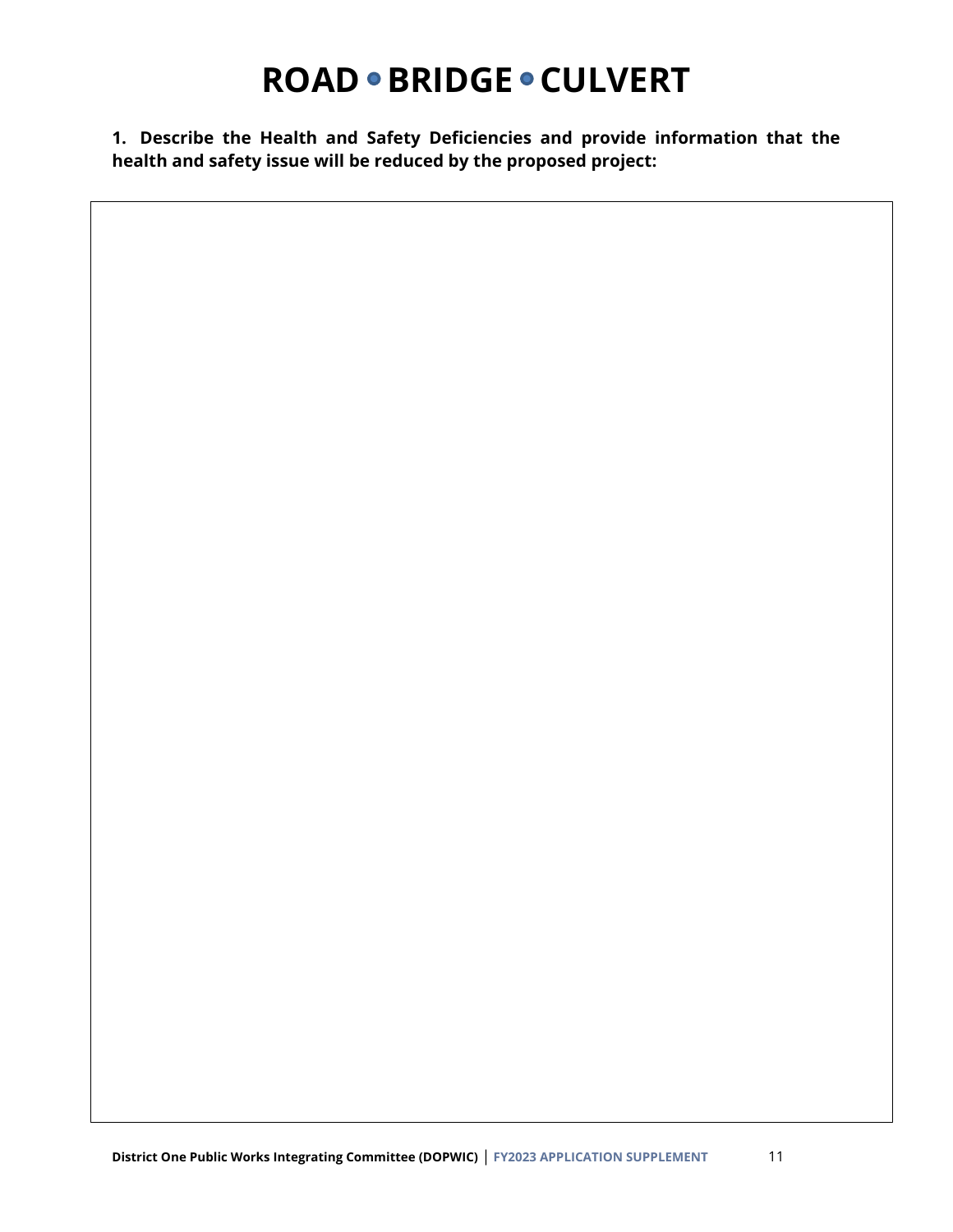### **LOCAL MATCH –** *MAXIMUM 20 POINTS*

Section 1.0 of the OPWC Application for Financial Assistance will be used to determine Local Match. Refer to page 25 the FY 2023 Applicant Manual for more Information.

#### **LOAN INCENTIVE –** *MAXIMUM 10 POINTS*

Section 1.0 of the OPWC Application for Financial Assistance will be used to determine the Amount of Loan Requested. Refer to page 26 in the Evaluation Points section in the FY 2023 Applicant Manual for more Information.

If the DOPWIC awards all the grant money and has loan money remaining, the DOPWIC will offer a loan in the amount requested as a grant. Please check one.



Yes, if this application is not successful on obtaining grant money, would the applicant consider a loan.



No, not interested in a loan.



Not applicable.

### **ACCESS TO FUNDS** *– MAXIMUM 3 POINTS\**

To ensure an equitable distribution of the funds, Applicants that have not received assistance in at least three (3) years will receive points. Please check the last time your subdivision received funding. Refer to page 26 in the Evaluation Points section in the FY 2023 Applicant Manual for previous SCIP and LTIP awards by Applicant.



\*All bridge projects are exempt from Access to Funds.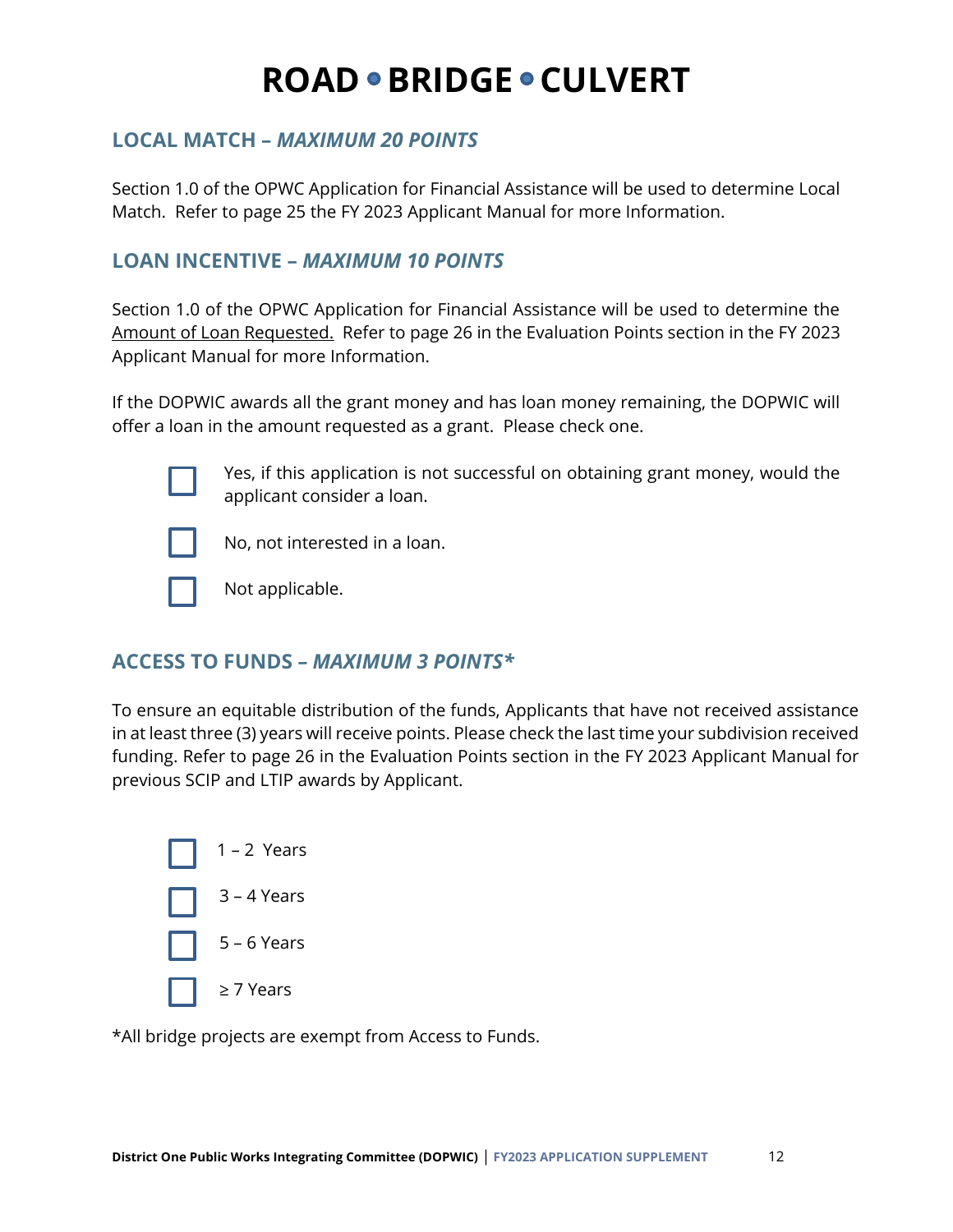#### **COMMUNITY AND ECONOMIC DEVELOPMENT –** *MAXIMUM* **3 POINTS**

Indicate whether the project is a Community Development Project or Economic Development Project. Refer to Application Supplement Instructions: Community or Economic Development Benefit, on page 19, for more information. Check the level of community or economic development that best applies to your project. Provide a brief description of development efforts and submit supporting documentation.

#### **Community Development Project:**

| Infrastructure project is needed to redevelop unutilized or under-utilized parcels into<br>a community asset.           |
|-------------------------------------------------------------------------------------------------------------------------|
| Infrastructure project is located in or along an existing commercial district.                                          |
| Neighborhood preservation project.                                                                                      |
| Speculative development project or one that will cause the transfer of jobs from one<br>community to another community. |

#### **Ecomomic Development Project:**

|            | Infrastructure project is required to restore an unutilized, under-utilized, or vacant<br>parcel into an economic development asset - commercial, office, industrial, or<br>manufacturing. |
|------------|--------------------------------------------------------------------------------------------------------------------------------------------------------------------------------------------|
| $\bigcirc$ | Infrastructure project is required for a new economic development asset-office,<br>industrial, or manufacturing.                                                                           |
|            | Infrastructure project is needed for a new commercial development on undeveloped<br>land.                                                                                                  |
|            | Speculative development project or one that will cause the transfer of jobs from one<br>community to another community.                                                                    |

**Explain Community or Economic DevelopmentBenefit:** Provide a statement detailing how the project will enhance community or economic development.

**REGIONAL COLLABORATION**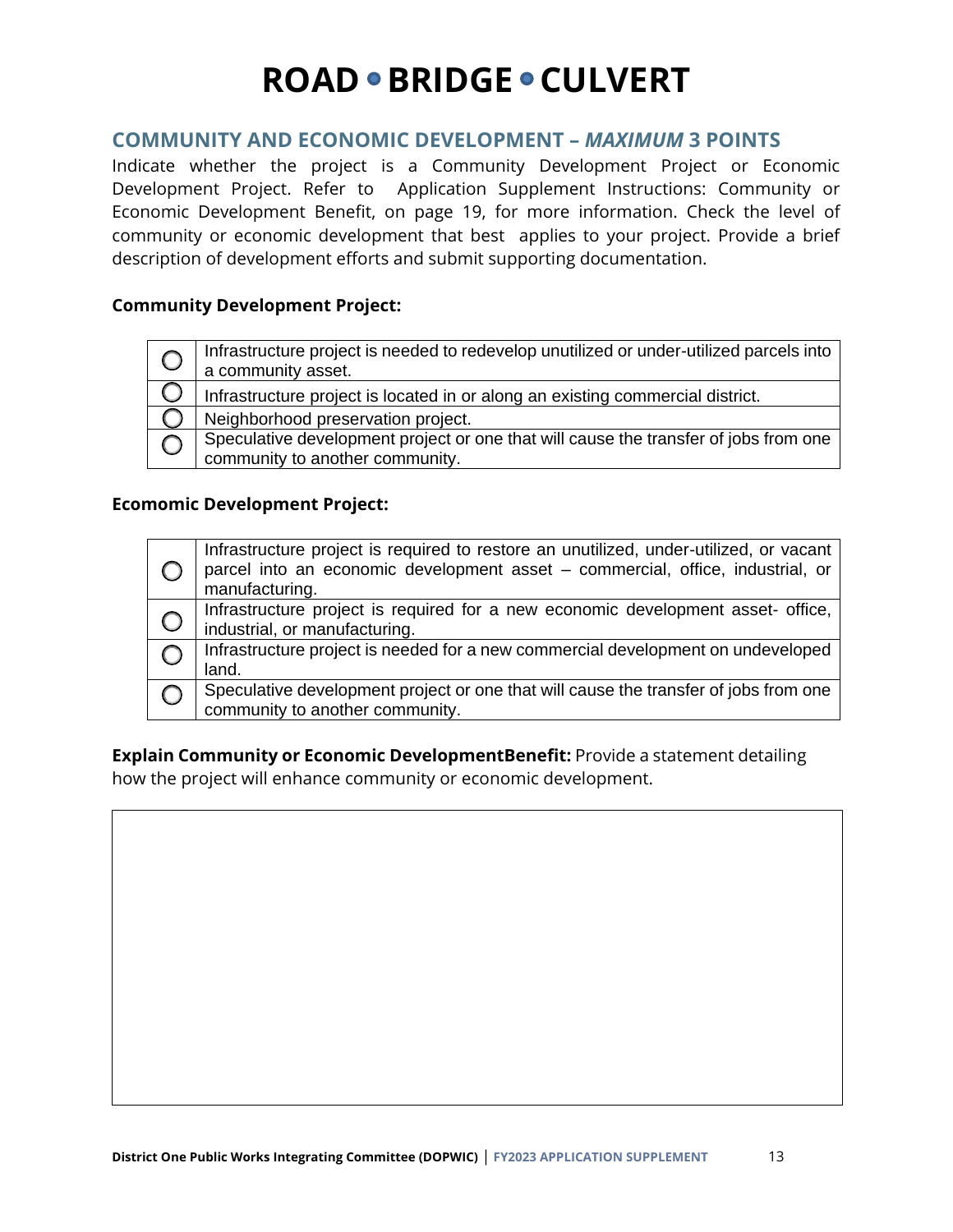#### **MULTI-JURISDICTIONAL PROJECTS** *– MAXIMUM 2 POINTS*

Points will be based on the information provided in the Multi-Jurisdictional Projects table on page 2 and supporting documentation. A letter of intent or the required cooperative agreements must be submitted with the application materials in order to receive points. Refer to Application Supplement Instructions: Multi-Jurisdictional Projects on page 20 in the FY 2023 Applicant Manual for more information.

### **ECONOMIC HEALTH** *– MAXIMUM 25 POINTS*

The most current Per Capita Income (PCI) from the U.S. Census Bureau American Community Survey 5-Year Estimate 2015-2019 will be used to calculate 12.5 points of the Economic Health score. The Percentage of Households Below Poverty Level from the U.S. Census Bureau American Community Survey 5-Year Estimate 2015-2019 will be used to calculate 12.5 points. The sum of the two will be the total Economic Health Score. Refer to page 30 in the Evaluation Points section in the FY 2023 Applicant Manual for Economic Health scores by Applicant.

A project submitted by the Cuyahoga County Department of Public Works, on behalf of a County community, will be awarded the Economic Health Points based on the owner of the asset.

A Multi-Subdivision project score in Economic Health will be the average scores for PCI and Percentage of Households Below Poverty based on the percentage of the partnering communities, as provided in the Project Description section.

### **COORDINATED INFRASTRUCTURE PROJECTS** *– MAXIMUM 4 POINTS*

Points will be based on the information provided in the Secondary Infrastructure Components and verified in the Engineer's Estimate. Refer to Application Supplement Instructions: Coordinated Infrastructure page 21 in the FY 2023 Applicant Manual for more information.

### **GENERATION OF USER FEES -** *MAXIMUM 5 POINTS*

The proposed project will be reviewed to see if revenue in the form of user fees is generated. Refer to Application Supplement Instructions: Generation of User Fees, on page 21, for more